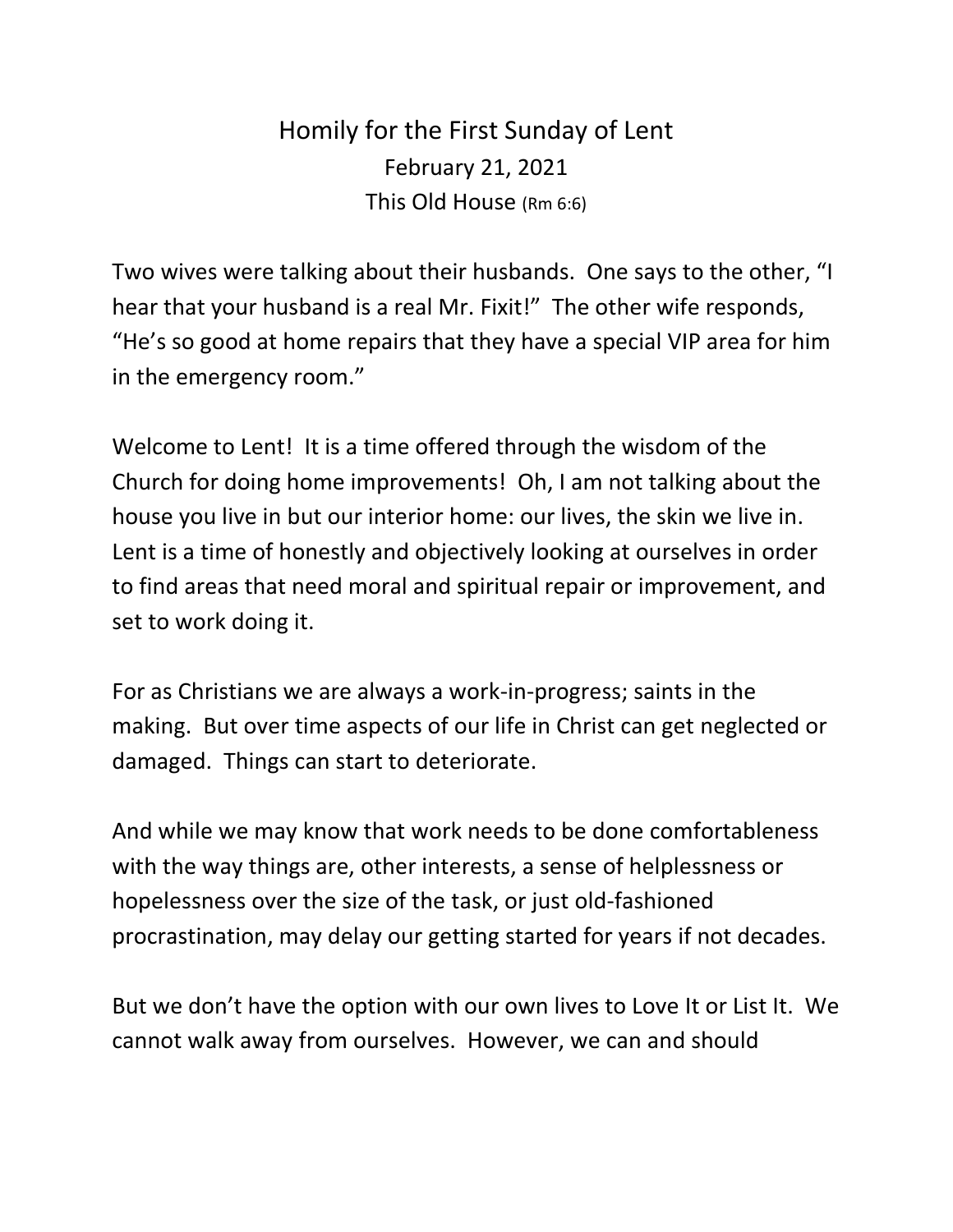improve on ourselves. We must recognize that each one of us is a worthwhile Fixer Upper. We are worth saving. God thinks so!

But we can only set about the task if we love ourselves and love God. For love is the great motivator. Only with a heart made new can we begin to do what needs to be done. So, we may need to ask the Lord to remove from us our heart of stone and give to us a heart of flesh (see Ezekiel 11:19).

God is the Great Architect who designed humanity in His image and likeness. That original design, however, has suffered millennia of damage and neglect due to sin. But God has given us a new blueprint for humanity's restoration. That blueprint is His Son, Jesus Christ.

As it says in the Second Vatican Council document, *Gaudium et Spes*: "[Jesus] Who is 'the image of the invisible God' (Col. 1:15, cf. 2 Cor. 4:4), is Himself the perfect man. To the sons of Adam He restores the divine likeness which had been disfigured from the first sin onward." (GS 22).

We now seek to renovate our lives according to His example, to be transformed by His grace. To "*put on the new self, created according to the likeness of God in true righteousness and holiness*" (Ephesians 4:24).

And to do this task we enlist the help of the ultimate home and heart renovator, the Holy Spirit: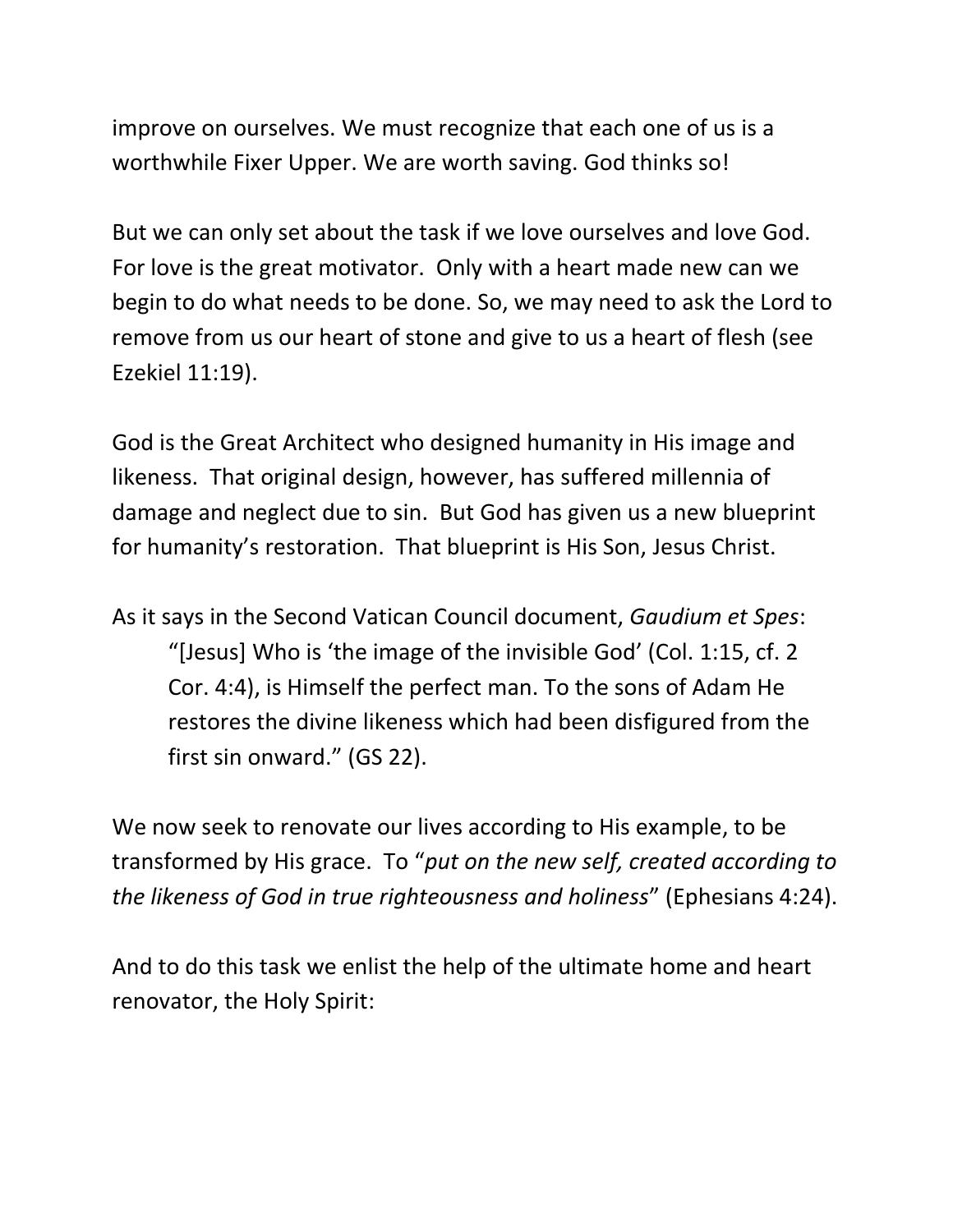"*And all of us…, are being transformed into the same image from one degree of glory to another; for this comes from the Lord, the Spirit*" (2 Cor. 3:18).

Let's face it, becoming a new person in Christ is hard work. In renovating our interior home, we start pulling down old walls that have obstructed God's light in our lives, only to discover hidden things that demand more attention than we thought.

But that just lets us know that this is a long-term project, the project of a lifetime. We may not get it all done at once but we can get it started. Tidying Up, not with Marie Kondo, but with Christ's Spirit in us. Some of the practical tools that we have in our toolbox with which to work are prayer, fasting and almsgiving.

And even though we won't get everything perfect we still need to persevere. Over time we will see gradual improvements and even some great improvements.

Such a task may not be easy, it may even seem impossible, but always remember Jesus' assurance that "*for God all things are possible*" (Matthew 19:26).

The repentance, conversion and renewal of one's life may be messy and disruptive but it a necessary task, and we begin it with the end in mind, the finished product, the person God made us to be.